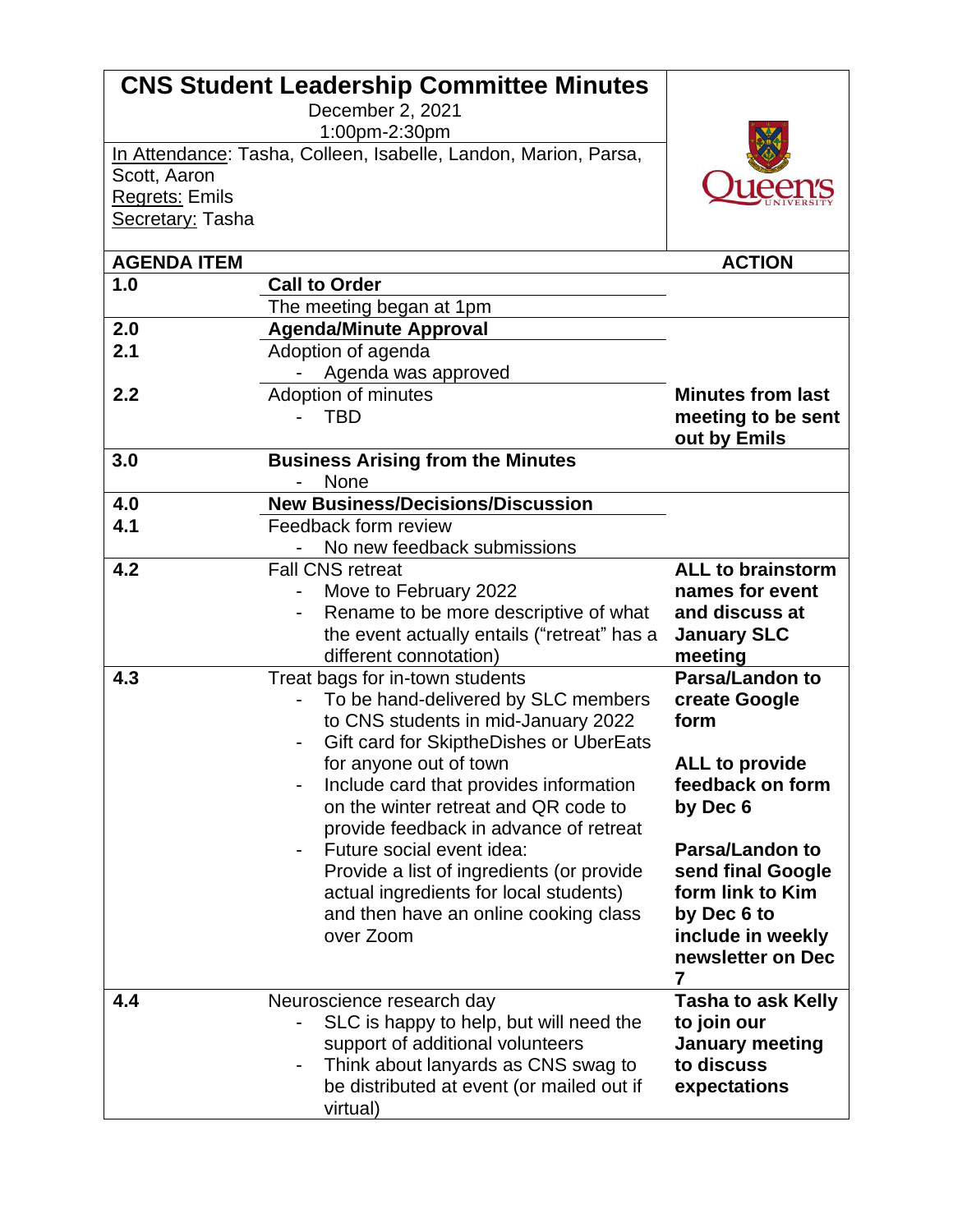| 4.5 | Clothing order<br>Quarter-zip sweater, toque, and either<br>baseball tee or regular tee<br>Create a contest for students to design<br>the quarter-zip sweater<br>Prize for design that gets chosen<br>Look into feasibility of personalization<br>option for sweaters                                                                    | <b>Parsa to contact</b><br><b>NeuroMatch</b><br>colleague to get<br>ideas on how to<br>effectively run the<br>clothing design<br>contest<br>Parsa to update<br><b>SLC via email</b> |
|-----|------------------------------------------------------------------------------------------------------------------------------------------------------------------------------------------------------------------------------------------------------------------------------------------------------------------------------------------|-------------------------------------------------------------------------------------------------------------------------------------------------------------------------------------|
| 4.6 | Slack channel<br>Channel for CNS students to be able to<br>informally communicate with one<br>another<br>#conferences<br>-<br>#R<br>#socials<br>#Q&A<br>#feedback                                                                                                                                                                        | <b>Scott to create</b><br>channel and send<br>link to Kim to<br>include in weekly<br>newsletter                                                                                     |
| 4.7 | Proposed changes to NSCI 800<br>Create a group project wherein students<br>are paired with 1-2 other classmates<br>from a distant area of neuroscience,<br>and create a presentation<br>Another project than just the abstract<br>-<br>submission would provide students with<br>more than one opportunity to be graded<br>in the course | <b>Bring up these</b><br><b>issues with NSCI</b><br>483 at the CNS<br><b>Winter Retreat</b>                                                                                         |
| 4.8 | First year buddy system<br>Revamped/rebranded neuroscience<br>mentorship program<br>Mandatory for all students to encourage<br>participation<br>More oversight by SLC to keep students<br>accountable                                                                                                                                    | Aaron to reach<br>out to program at<br><b>McGill to see how</b><br>their successful<br>mentorship<br>program operates,<br>and provide<br>update at January<br>meeting               |
| 4.9 | Neuroscience series: student-led speaker<br>introductions<br>Students (particularly first-year<br>students) can volunteer to do the<br>introductions for speakers at Seminar<br>Series, with the goal of enhancing<br>student engagement and presentation<br>skills                                                                      | <b>Marion to provide</b><br>this feedback to<br>the Seminar<br><b>Series committee</b>                                                                                              |
| 5.0 | <b>Other Business</b><br>Access to SLC Google drive                                                                                                                                                                                                                                                                                      | <b>Emils to provide</b><br>all SLC members<br>with access to<br>Google drive                                                                                                        |